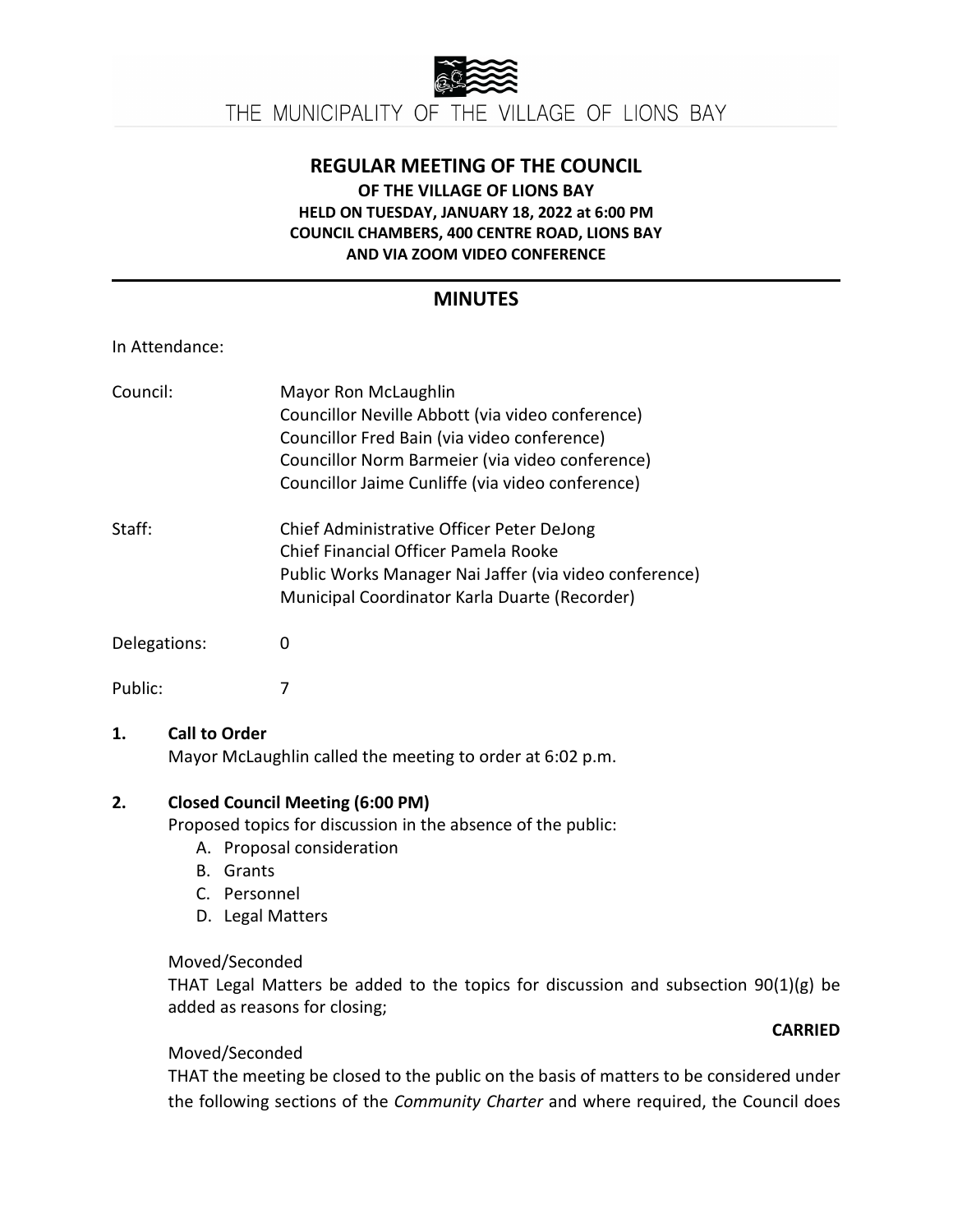consider that the matters could reasonably be expected to harm the interests of the municipality if they were held in public:

90 (1) A part of a council meeting may be closed to the public if the subject matter being considered relates to or is one or more of the following:

- (a) personal information about an identifiable individual who holds or is being considered for a position as an officer, employee or agent of the municipality or another position appointed by the municipality;
- (c) labour relations or other employee relations;
- (e) the acquisition, disposition or expropriation of land or improvements, if the council considers that disclosure could reasonably be expected to harm the interests of the municipality;
- (i) the receipt of advice that is subject to solicitor-client privilege, including communications necessary for that purpose;
- (j) information that is prohibited, or information that if it were presented in a document would be prohibited, from disclosure under section 21 of the *[Freedom of Information and Protection of Privacy Act](https://www.bclaws.gov.bc.ca/civix/document/id/complete/statreg/96165_00)*;
- (k) negotiations and related discussions respecting the proposed provision of a municipal service that are at their preliminary stages and that, in the view of the council, could reasonably be expected to harm the interests of the municipality if they were held in public;
- n) the consideration of whether a council meeting should be closed under a provision of this subsection or subsection (2);
- g) other information required by regulation to be included.

90(2) A part of a council meeting must be closed to the public if the subject matter being considered relates to one or more of the following:

(b) the consideration of information received and held in confidence relating to negotiations between the municipality and a provincial government or the federal government or both, or between a provincial government or the federal government or both and a third party

### **CARRIED**

*The meeting was closed to the public at 6:02 p.m.*

*The meeting was re-opened to the public at 6:56 p.m.*

## **3. Reporting Out from Closed Portion of Meeting**

Mayor McLaughlin reported out that legal matters were discussed, and Council is awaiting legal advice with respect to several aspects of the applications brought by Mr.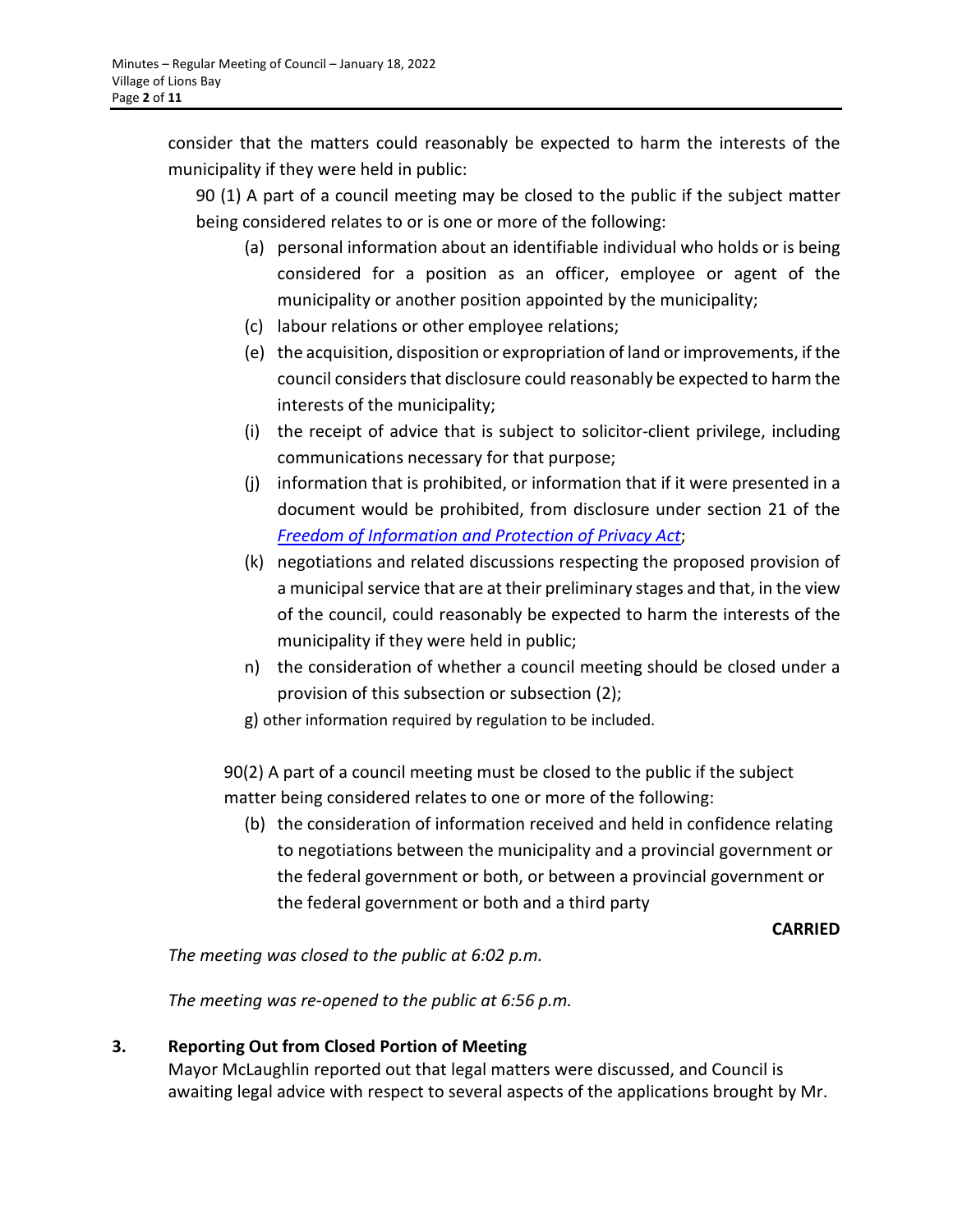and Mrs. Lund for a DVP and Encroachment Agreement and will not be further considering the disposition of that matter or any additional materials this evening and proposed that the item be deleted from the agenda. The applicant, and any affected neighbours, may speak for 2 minutes in the Public Participation portion of the meeting coming up shortly.

### **4. Adoption of Agenda**

Moved/Seconded THAT item 8B be deleted; and THAT the agenda be adopted, as amended.

### **CARRIED**

### **5. Public Participation (2 minutes per person totalling 10 minutes maximum)**

A. Nicole Lund

N. Lund commented on her expectation for beach access for her property as a condition of purchase and requested that temporary beach access be provided at tonight's meeting.

Mayor McLaughlin noted that Council will not be considering anything regarding the application or the request at this meeting.

B. Gregory Banta

G. Banta commented on the application of 52 Brunswick Beach and his concerns on legal breach and conflict.

Mayor McLaughlin noted that correspondence related to this matter will be considered at the next meeting.

### **6. Review & Approval of Minutes of Prior Meetings**

A. Regular Council Meeting – December 14, 2021 Moved/Seconded THAT the Regular Council Meeting Minutes of December 14, 2021 be approved as circulated.

#### **CARRIED**

B. Special Council Meeting – January 11, 2022 Moved/Seconded THAT the Special Council Meeting Minutes of January 11, 2022 be approved as circulated.

**CARRIED**

**7. Business Arising from the Minutes** None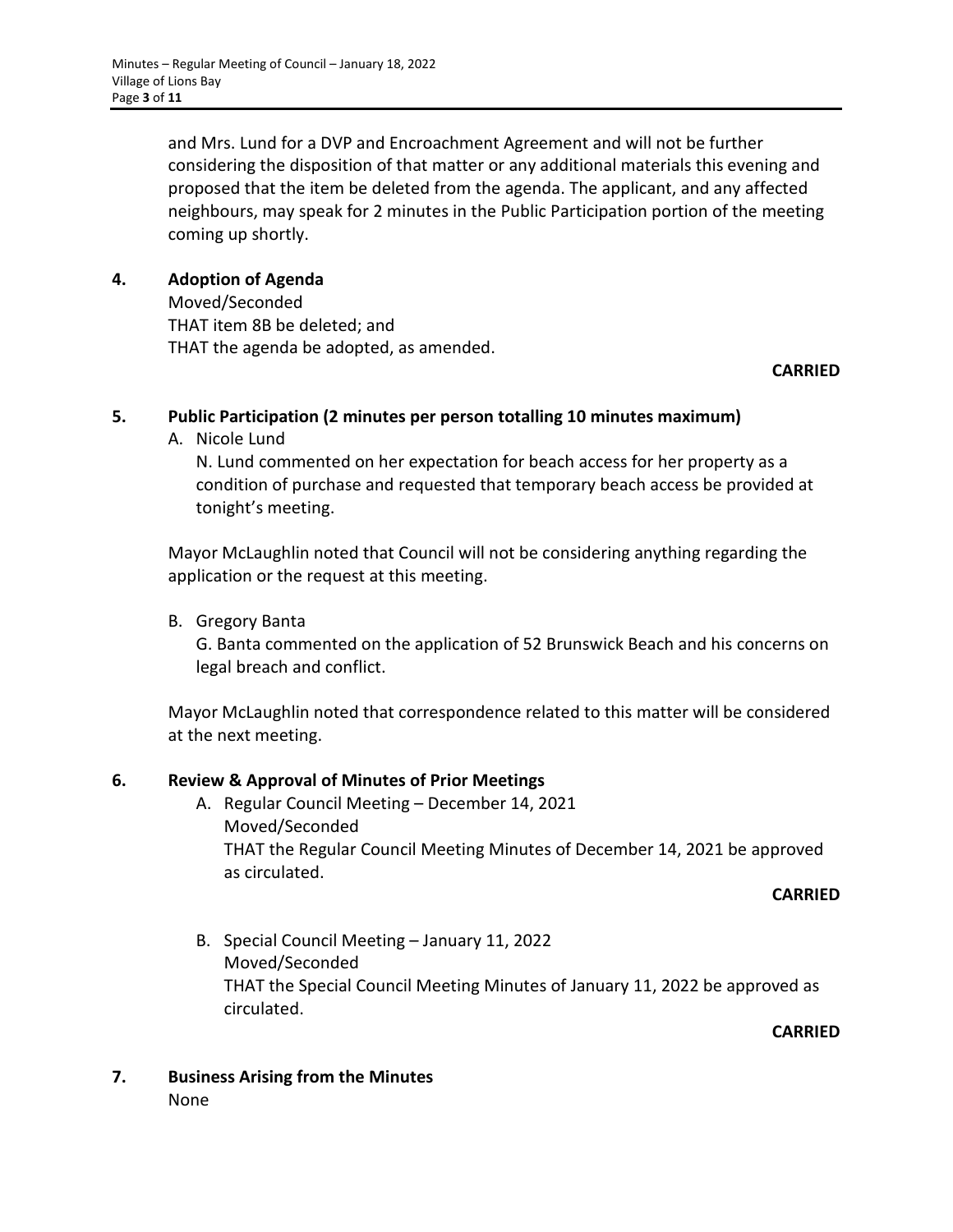#### **8. Unfinished Business**

A. Follow-Up Action Items from Previous Meetings

| No. | Date              | Item Description                 | Action                       |
|-----|-------------------|----------------------------------|------------------------------|
| 238 | November 16, 2021 | Rail crossing stop signs         | PWM Jaffer coordinating      |
| 239 | November 16, 2021 | R1 C. Bradbury re:               | Any work will be             |
|     |                   | Lions Bay Walkways               | addressed in the spring      |
| 240 | November 16, 2021 | R <sub>2</sub> R. Kisser re: UCB | Completed                    |
| 241 | November 16, 2021 | R3 K. Buhr/M. Sredzki            | Completed                    |
|     |                   | re: UCB                          |                              |
| 242 | December 14, 2021 | G10 BC SPCA                      | PWM Jaffer to follow up      |
|     |                   | Rodenticide                      | with BC SPCA                 |
|     |                   | Prohibition                      |                              |
| 243 | December 14, 2021 | G11 E-Comm                       | Mayor McLaughlin to          |
|     |                   | Professionals of BC re           | provide an update            |
|     |                   | Challenges faced at e-           |                              |
|     |                   | comm                             |                              |
| 244 | December 14, 2021 | R1 Hana and Magnus B             | Completed; Staff have the    |
|     |                   | re: Human Feces                  | item as a budget             |
|     |                   |                                  | consideration                |
| 245 | December 14, 2021 | R2 K Duchene re                  | Completed                    |
|     |                   | interpretive signage             |                              |
| 246 | December 14, 2021 | R3 W & K taylor re               | Staff to collect file folder |
|     |                   | highway noise                    |                              |
| 247 | December 14, 2021 | R4 P. Marsh re: LB               | CFO Rooke to provide a       |
|     |                   | Payroll inquiry                  | report in March 2022         |
| 248 | January 18, 2022  | <b>ESS/EOC DEPC</b>              | Council and CAO to work      |
|     |                   |                                  | on it                        |

### Moved/Seconded

THAT Council directs staff to install a port-a-potty for year-round use at the Sunset Trailhead.

#### **CARRIED**

C. CAO Updated Request for Decision Report: 2022 Council Meeting Calendar

Moved/Seconded [*at the December 14, 2021 Council meeting*]

(1) THAT the proposed Council meeting dates for 2022 set out in the attachment to this report be approved by Council;

(2) THAT Council considers publication of the meeting schedule in the Village Update to be reasonably equivalent to that which would be provided by a local newspaper publication if it were practicable; and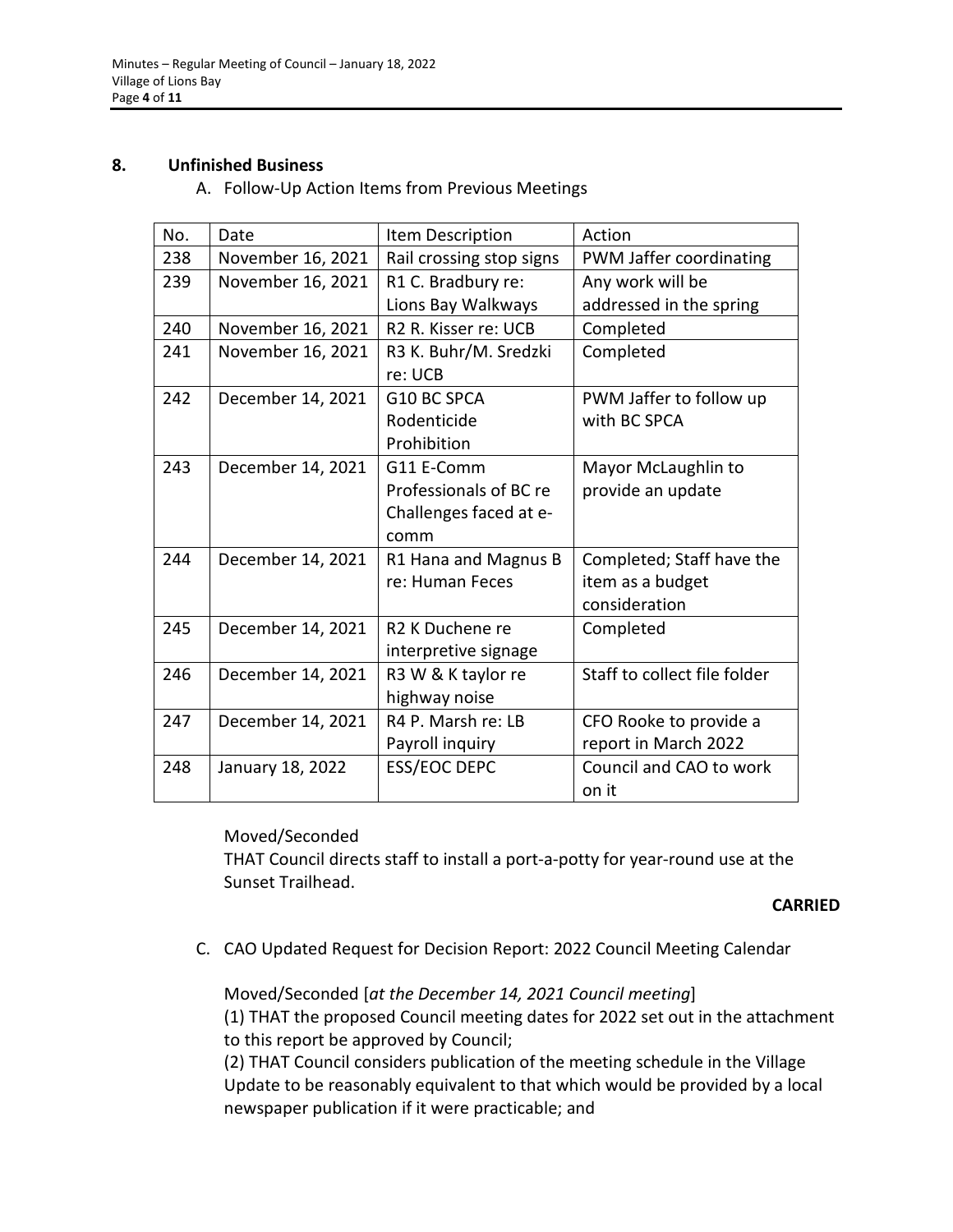(3) THAT staff publish the 2022 Council meeting schedule in the Village Update and in accordance with legislative requirements.

CAO DeJong provided an overview of both options for a Council meeting schedule.

Discussion ensued:

- rationale for holding Council meetings every two weeks
- frequency of special meetings in 2021

### Moved/Seconded

THAT the motion on the floor be amended to strike "set out in the attachment to this report" and add "set out in Option 1 attached to this report" in section 1.

**CARRIED**

### **MAIN MOTION AS AMENDED**

- 1) THAT the proposed Council meeting dates for 2022 set out in Option 1 attached to this report be approved by Council;
- 2) THAT Council considers publication of the meeting schedule in the Village Update to be reasonably equivalent to that which would be provided by a local newspaper publication if it were practicable; and
- 3) THAT staff publish the 2022 Council meeting schedule in the Village Update and in accordance with legislative requirements.

**MOTION FAILED**

OPPOSED: Cllrs. Abbott, Cunliffe, Bain

### Moved/Seconded

- 1) THAT the proposed Council meeting dates for 2022 set out in Option 2 attached to this report be approved by Council;
- 2) THAT Council considers publication of the meeting schedule in the Village Update to be reasonably equivalent to that which would be provided by a local newspaper publication if it were practicable; and
- 3) THAT staff publish the 2022 Council meeting schedule in the Village Update and in accordance with legislative requirements.

#### **CARRIED**

## **9. Reports**

- A. Staff
	- i. CFO: Finance Workplan Report

CFO Rooke presented the Finance Workplan based on option 2 for Council meeting's schedule, noting: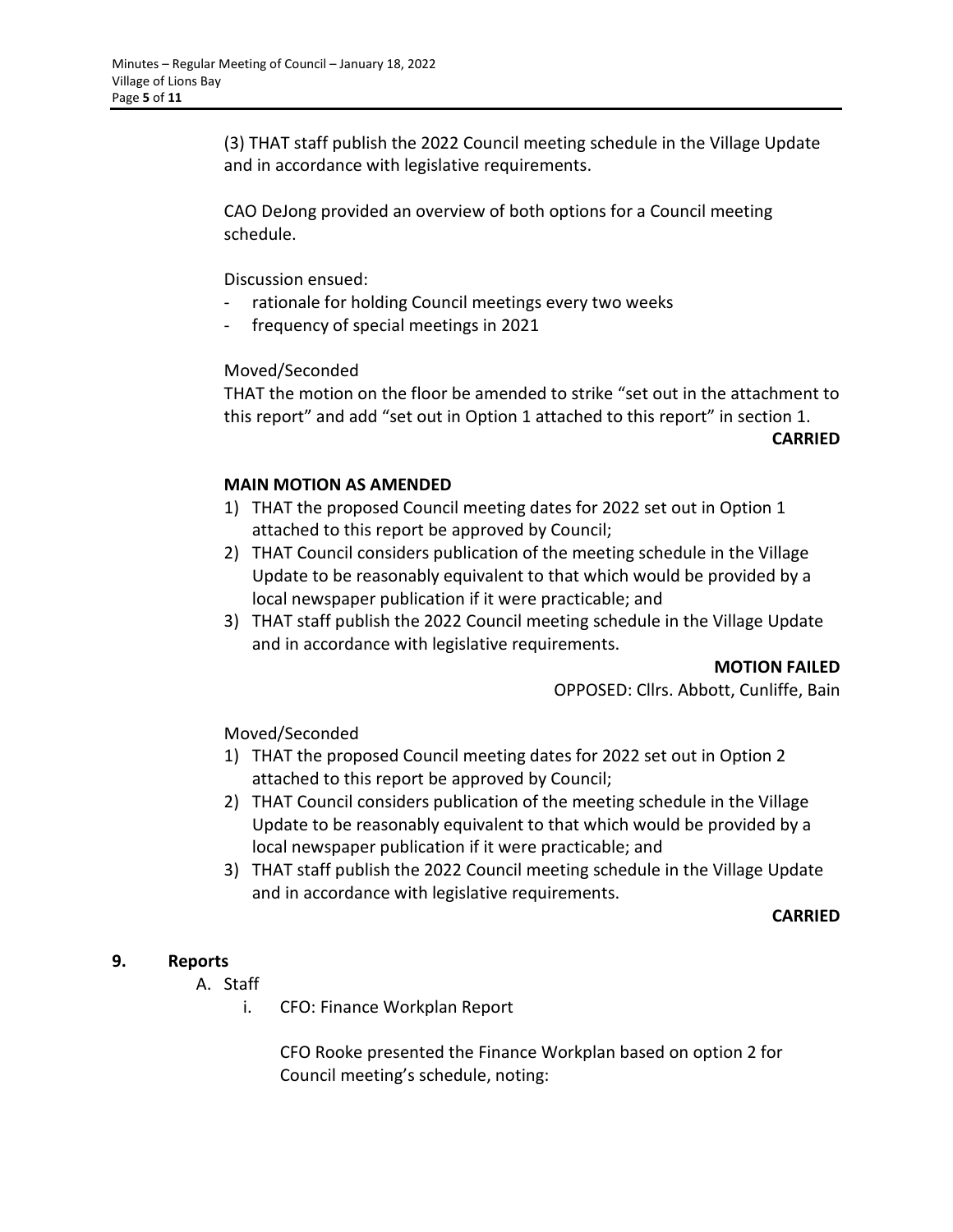- Recommended a Committee of the Whole (COTW) on February 8<sup>th</sup> to have a fulsome discussion and consideration of the first draft of the budget
- Recommended that BDO present the financial statements at a COTW prior to the May 3 regular Council meeting
- Both COTW's to start at 5:30

### Moved/Seconded

THAT the report "2022 Finance Workplan" be received for information purposes; and

THAT a Committee of the Whole meeting be set for February 15, 2022 at 5:30 p.m.

### **CARRIED**

ii. CFO: BDO Audit Planning Report

CFO Rooke presented the BDO Audit Planning Report, noting that the audit will take place April 11 – 14, 2022.

Moved/Seconded

THAT the Information Report "BDO Audit Planning Report" be received for information purposes.

#### **CARRIED**

iii. CFO: AP Listing Report

Staff responded to questions, noting:

- Infestation at fire training compound increased pest control budget
- Confirmed annual fee for Microsoft licenses and other licenses for computer/server/software
- Fire Department Christmas: higher due to lack of Wednesday training meals; funded by Village and Fire Department funds
- PW staff received training in welding to ensure safe operation of welding equipment at the Works Yard.

### Moved/Seconded

THAT the report "Accounts Payable Cheque Listing" be received for information purposes.

### **CARRIED**

iv. CFO: 2022 Draft Water, Sewer and Solid Waste Budgets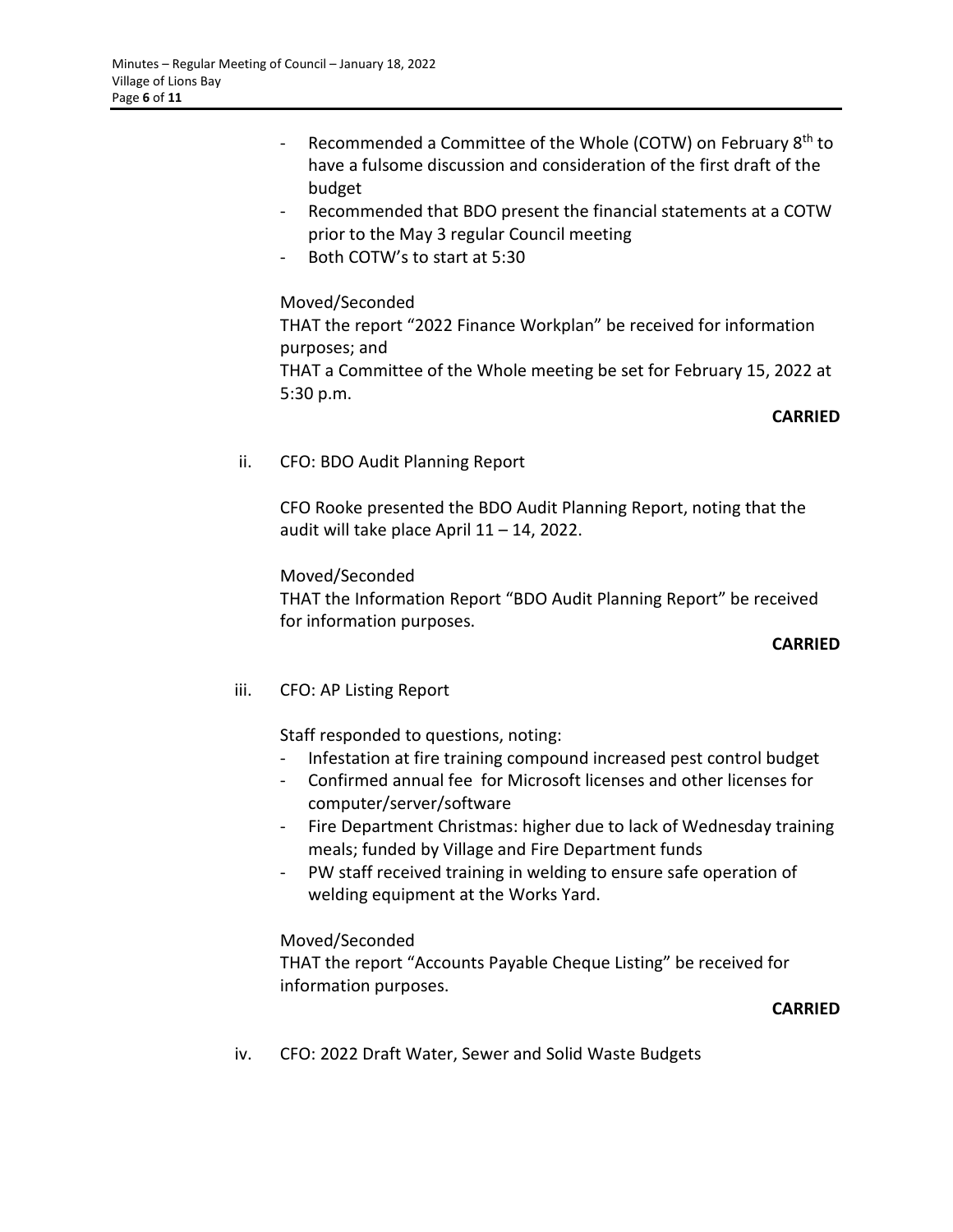CFO Rooke presented the 2022 draft water, sewer and solid waste budgets, noting:

- 5% increase in Water fees budget includes budgeting for a portion of depreciation
- 0% increase in Solid Waste fees, despite 3% increase in Waste Control fees. Able to absorb costs in part due to change in transfer station funding model; it is now self-funding
- 5% increase in Sewer fees, but still results in a deficit

Staff responded to questions, noting:

- Accounting of the water surplus shown when presenting financial statements
- Communication on increase will be explained in the brochure sent out with the Utility Notices
- Cannot operate at a deficit, especially for water: need to start putting money away for replacement of assets
- Maintenance increasing for water assets; staff spends cautiously
- Contractor delayed for rock slope remediation; required to do it through WorkSafe BC order; due to delay, will do both Magnesia and Harvey Creek this year.
- UBC Hydrology study: cash donation to UBC; awaiting go ahead
- Secondary Suite budget ; status quo until Village sees impacts from program for firefighters
- Village must use Metro facilities for waste
- 25k for pump out is an annual cost, smoke testing every 5 yearsl

For future Councils would be good to have where is money going and for what – request to be shown on statements.

Moved/Seconded

THAT the report "2022 Draft Water, Solid Waste and Sewer Budgets" be received for information purposes.

### **CARRIED**

v. CAO: Public Works Yard Rooftop Antenna and Internet Services Agreement (Raincoast Networks)

CAO DeJong provided an update on the public works yard rooftop antenna and internet service agreement, noting that Base Technology is assigning it to Raincoast Networks (new agreement with Raincoast).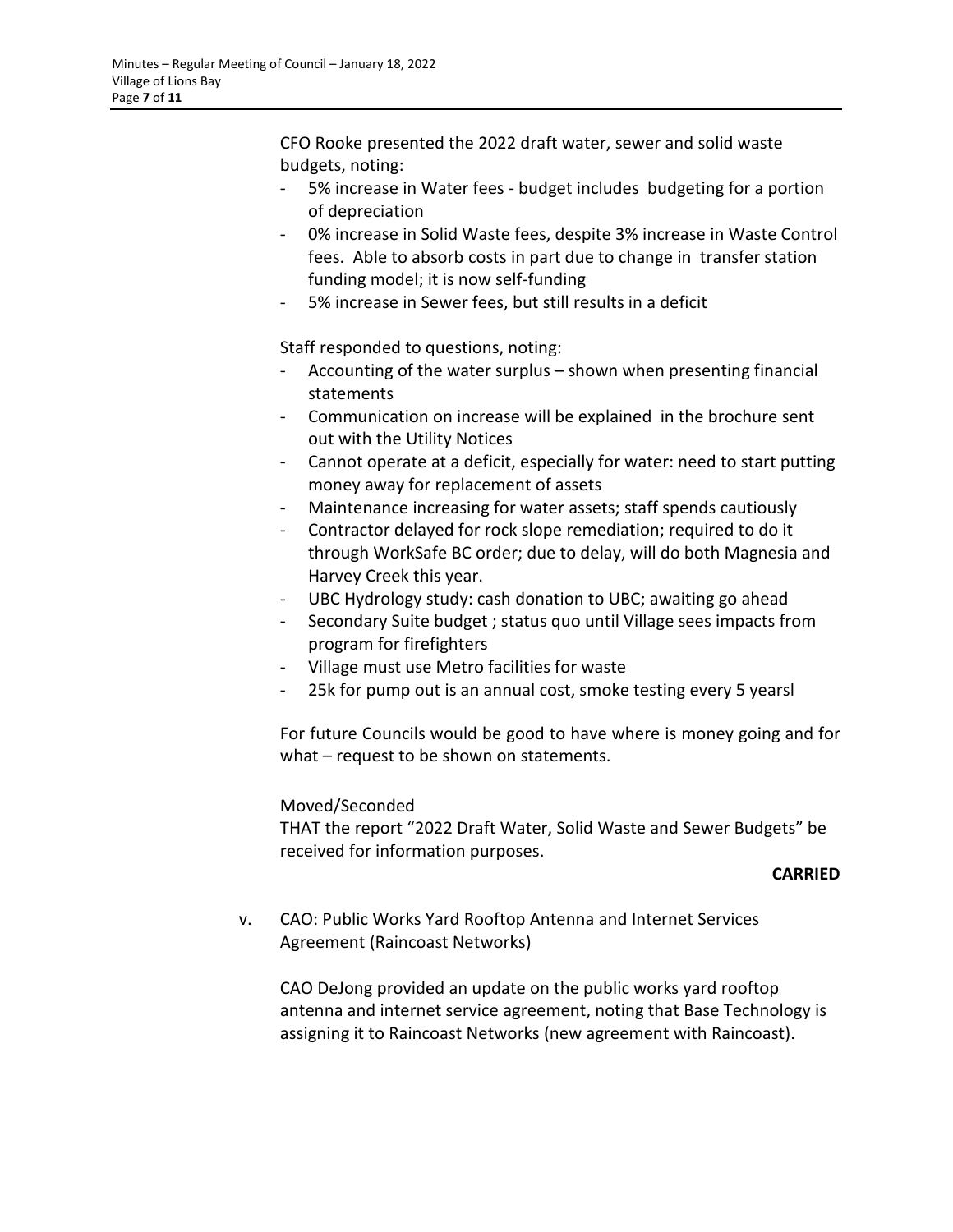PWM Jaffer noted that the agreement is for Business Internet services with guaranteed level of service. The Village did/does not have to pay for capital upgrade or for internet at the yard. All paid by Base/Raincoast.

Moved/Seconded

(1) THAT the Public Works Yard Rooftop Antenna and Internet Services Agreement with Raincoast Networks Ltd. dated for reference December 16, 2021 be approved; and

(2) THAT the Corporate Officer be authorized to execute the agreement.

**CARRIED**

vi. Amendments to the Regional Context Statement and OCP

Discussion ensued on the amendments and comments in the Regional Context Statement.

Staff to provide the amended Regional Context Statement along with an amended OCP (change semi-rural to rural) at the next meeting.

## Moved/Seconded

THAT Council provide direction to staff with respect to proposed amendments to the Regional Context Statement (RCS) incorporated into the Official Community Plan (OCP) and any consequential amendments to the Plan.

## **CARRIED**

### B. Mayor

Mayor McLaughlin requested that staff be mindful of their time in preparing for meetings every first and third Tuesday.

## C. Council

- i. Council requested that information from the trail counters be provided to the Emergency Program Committee.
- ii. Councillor Abbott: Bird Friendly City

Councillor Abbott provided background information on the Bird Friendly City initiative, noting:

- Staff time is minimal
- Possibility to link with shore clean up and Bear Smart event
- Consideration of consultation with First Nation: Councillor Cunliffe to speak with Ruth Simons; Mayor McLaughlin to help as well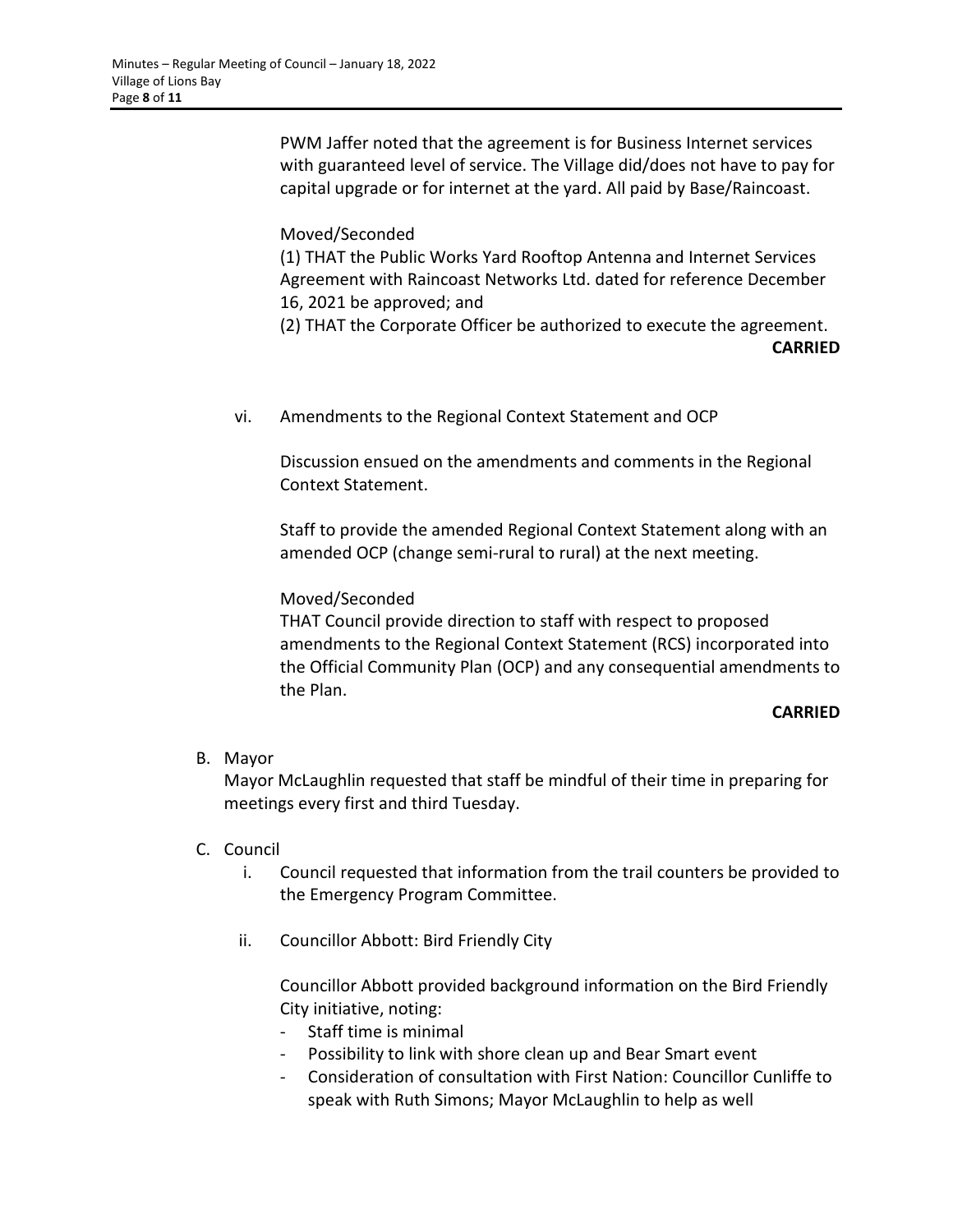Discussions have been made with the garden people for signage

#### Moved/Seconded

That Council support the volunteer initiative to achieve and maintain the Bird Friendly City designation for the Village and approves the requests of the Bird Friendly Team as outlined in the report presented to Council on January 18, 2022.

#### **CARRIED**

- D. Committees
	- i. Trees, Views and Landscapes Committee Application #117 195 Kelvin Grove Way

Moved/Seconded

THAT Council approves Tree Cutting Permit Application No. 117, subject to the following:

- a. Removal is to be in accordance with the photos and requested work in the application materials;
- b. The applicant must clean up and remove all associated debris and notify the Municipality as soon as possible after the cutting to advise that this has been done;
- c. The tree cutting permit shall be valid for one year subject only to confirmation prior to any cutting, or repeated cutting, within that period of:
	- i. compliance with the bylaw restrictions regarding bird nesting season,
	- ii. if working from the road, a traffic control plan approved by Public Works
	- iii. damage deposit, arborist/contractor's WorkSafe BC certificate and insurance in compliance with Municipal requirements, and
	- iv. any other Municipal bylaw requirements

#### **CARRIED**

- E. Emergency Services
	- i. December 2021 Lions Bay Fire Rescue Dispatch monthly Report Moved/Seconded THAT Council receives the December 2021 Lions Bay Fire Rescue Dispatch monthly Report.

#### **CARRIED**

### **10. Resolutions**

### **11. Bylaws**

A. Secondary Suite Bylaw Amendment CFO Rooke noted the amendments to the bylaw.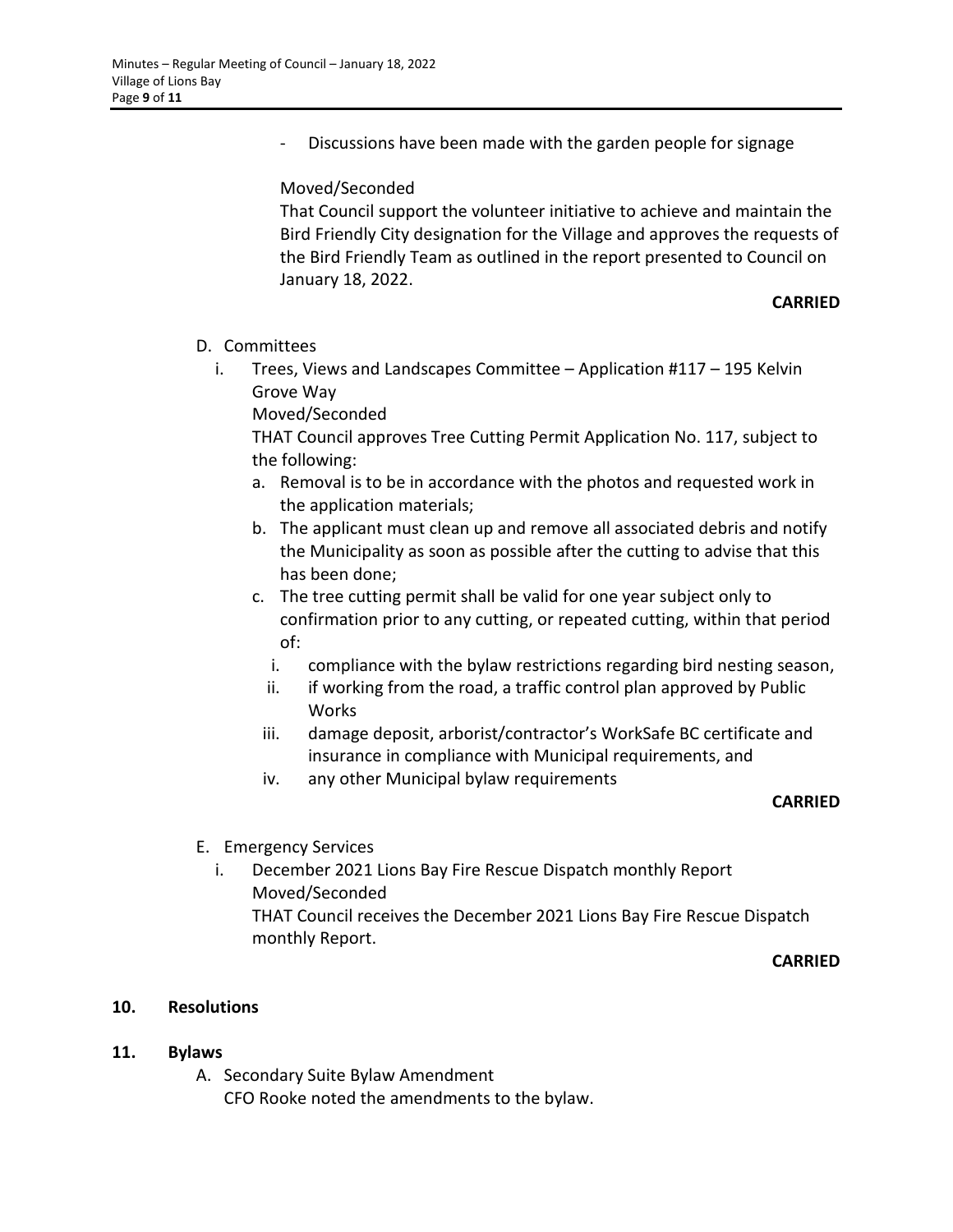Moved/Seconded

THAT Secondary Suite Surcharge Bylaw No. 513, 2017, Amendment Bylaw No. 603, 2022 be introduced and given three readings.

#### **CARRIED**

### **12. Correspondence**

A. List of Correspondence to January 13, 2022 Moved/Seconded THAT the following actions be taken with respect to the correspondence:

| Date Rec'd   | <b>FROM</b>                                                                | <b>TOPIC</b>                                                            | <b>ACTION</b> |
|--------------|----------------------------------------------------------------------------|-------------------------------------------------------------------------|---------------|
| 13-Dec-21    | G1 T. Skalbania                                                            | forest management                                                       | Received      |
| 13-Dec-21    | G2 Impact North<br>Shore/North Shore<br>Immigrant Inclusion<br>Partnership | <b>Annual Impact Report</b>                                             | Received      |
| 15-Dec-21    | <b>G3 Metro Vancouver</b>                                                  | Clean Air Plan                                                          | Received      |
| 15-Dec-21    | <b>G4 Metro Vancouver</b>                                                  | Race to Zero Initiative                                                 | Received      |
| 16-Dec-21    | G5 T. Skalbania                                                            | forest management                                                       | Received      |
| 17-Dec-21    | G6 MP Weiler                                                               | Canada Summer Jobs<br>Funding                                           | Received      |
| 17-Dec-21    | G7 MP Weiler                                                               | <b>Oceans Management</b><br><b>Contribution Program</b>                 | Received      |
| $4$ -Jan-22  | G8 MP Weiler                                                               | Canada Worker<br>Lockdown Benefit                                       | Received      |
| $6$ -Jan-22  | G9 WildSafeBC                                                              | <b>WildSafe BC Community</b><br>Program                                 | Received      |
| $6$ -Jan-22  | G10 Girl Guides of<br>Canada                                               | <b>Guiding Lights Across BC</b>                                         | Received      |
| 20-Dec-21    | G11 District of Lillooet                                                   | <b>Wildfires Petition</b>                                               | Received      |
| 21-Dec-21    | G12 MP Weiler                                                              | <b>Housing Accelerator Fund</b><br>and Rent-to-Own<br>program           | Received      |
| 23-Dec-21    | <b>G13 N Davidowicz</b>                                                    | Transit                                                                 | Received      |
| $12$ -Jan-22 | G14 City of White Rock                                                     | Land Use Designation<br><b>Amendment Request</b><br>from City of Surrey | Received      |
| 15-Dec-21    | R1 M Sredzki                                                               | various                                                                 | Received      |